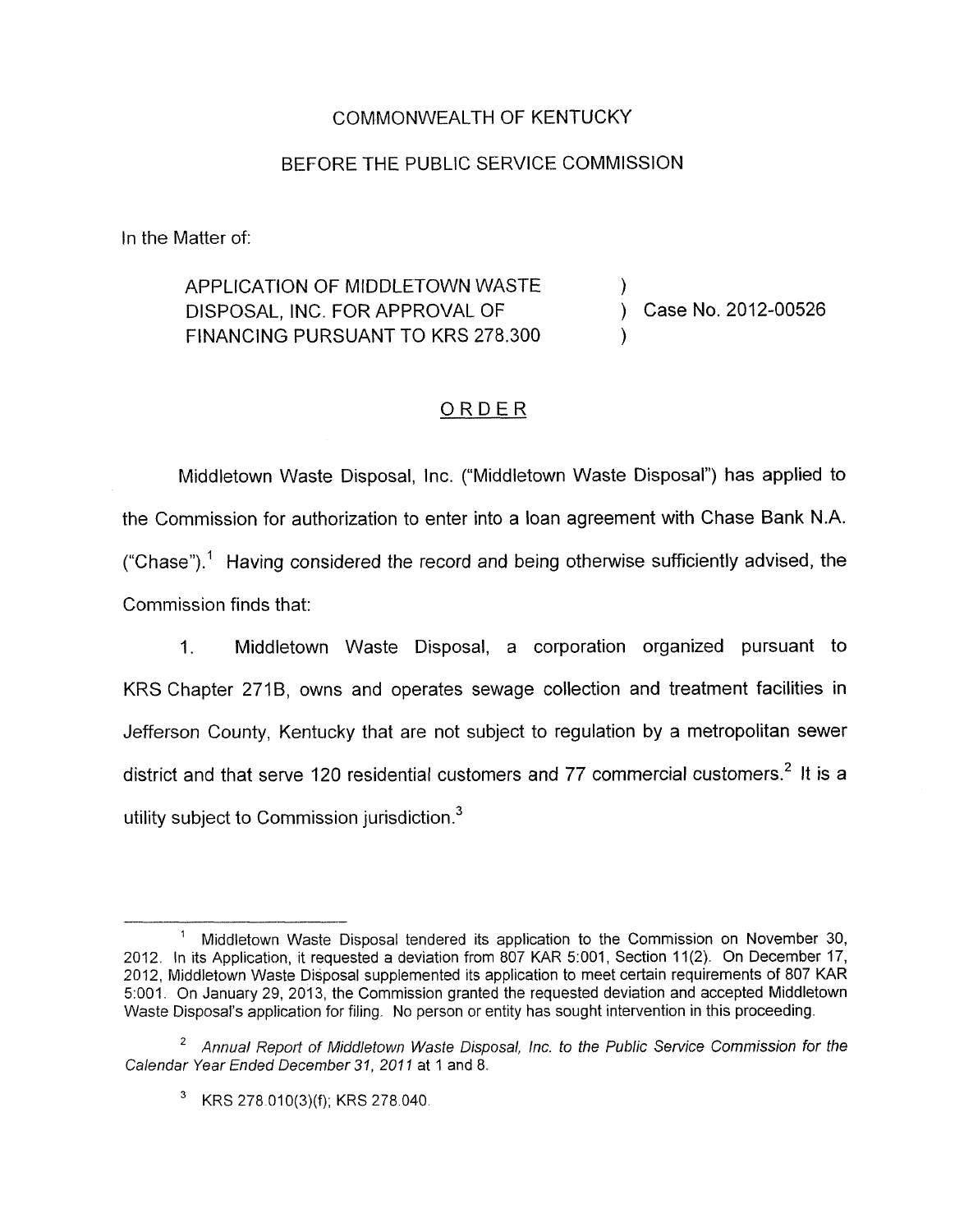2. Middletown Waste Disposal proposes to execute a loan agreement with Chase to borrow an amount not to exceed \$35,000. The proposed loan will have a 60 month term with an interest rate of 5.9 percent per annum.<sup>4</sup>

**3.** In 2012, Middletown Waste Disposal was required to replace its air header and diffusers at a cost of  $$26,567^5$  and to make additional emergency plant repairs that  $\cot$  \$17,914.<sup>6</sup> To fund these expenditures, Middletown Waste Disposal depleted its cash reserves and borrowed \$20,000 from its stockholders.

4. Middletown Waste Disposal proposes to use the proceeds from the proposed loan to convert the short-term stockholder loan into permanent financing and to replenish its cash reserves.

*5.* Middletown Waste Disposal's proposed loan is for a lawful object within its corporate purpose, is reasonably necessary and appropriate for and consistent with the proper performance of its service to the public, will not impair Middletown Waste Disposal's ability to perform that service, and is reasonably necessary and appropriate for such purpose.

IT IS THEREFORE ORDERED that:

1. Middletown is authorized to enter into the proposed loan agreement with Chase and to borrow no more than \$35,000 for a term of 60 months at an interest rate of 5.9 percent per annum.

App. Ex. 1. **4** 

See Staff Report on Middletown Waste Disposal, Inc. (released Dec. 14, 2012) at 8, in Case No. 201 2-00375, Alternative Rate Adjusfment Filing *of* Middletown Waste *Disposal,* Inc. **(Ky.** PSC received Aug. 22, 2012). *Of* the total amount, Middletown Waste Disposal expended \$14,019 on air headers and \$12,548 on diffusers. **5** 

*Id.* at 10 (listing post-test-year nonrecurring costs of \$17,914).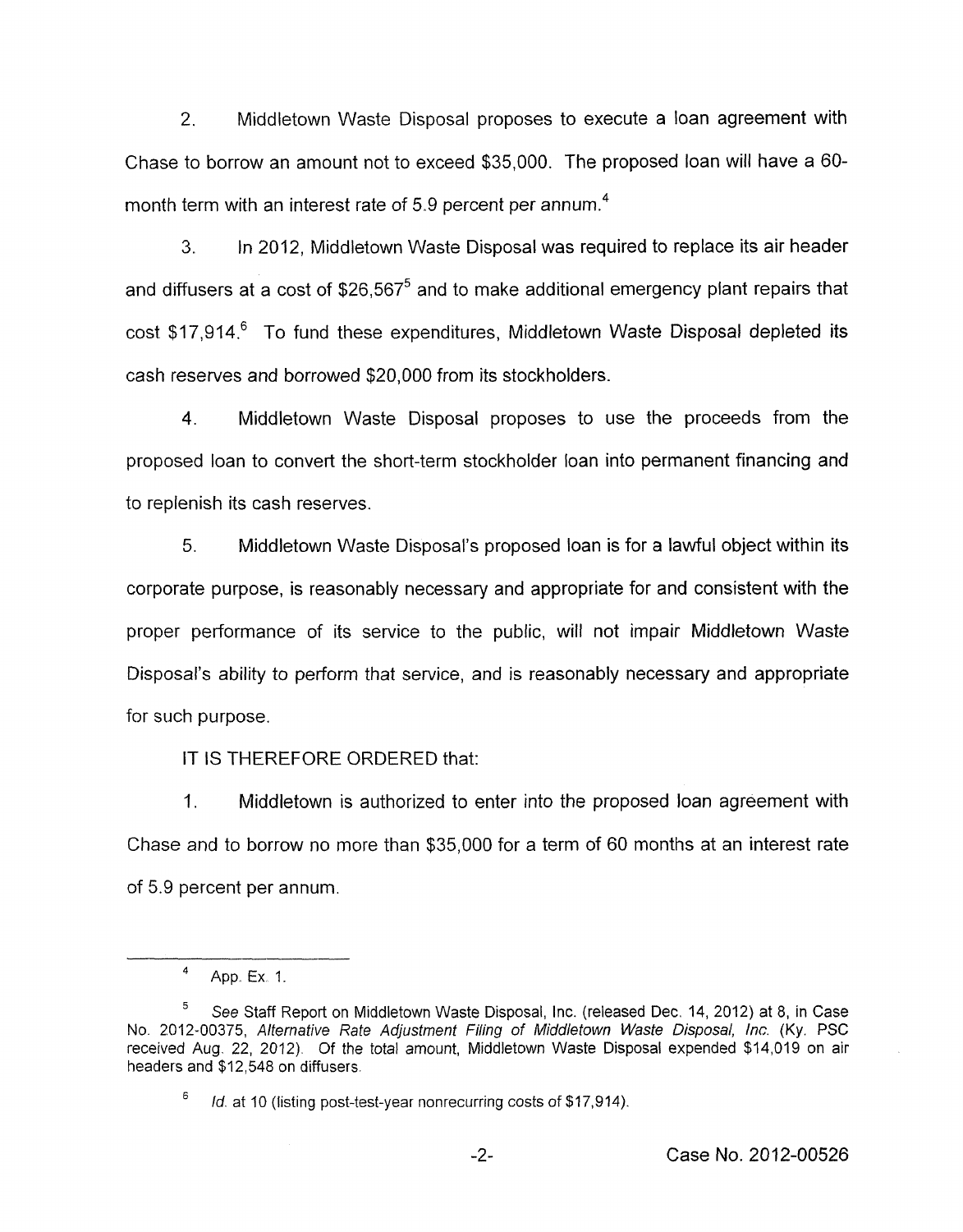2. Within 30 days of executing the loan agreement, Middletown Waste Disposal shall file an executed copy of that agreement with the Commission.

*3.* The proceeds from the transaction authorized herein shall be used only for the lawful purposes specified in Middletown Waste Disposal's application.

**4.** Any documents filed pursuant to ordering paragraph 2 of this Order shall reference the number of this case and shall be retained in the utility's general correspondence file

Nothing contained herein shall be construed as a finding of value for any purpose or as a warranty on the part of the Commonwealth of Kentucky or any agency thereof as to the securities authorized herein.

By the Commission



**ATTR** Executive Director

Case No. 2012-00526